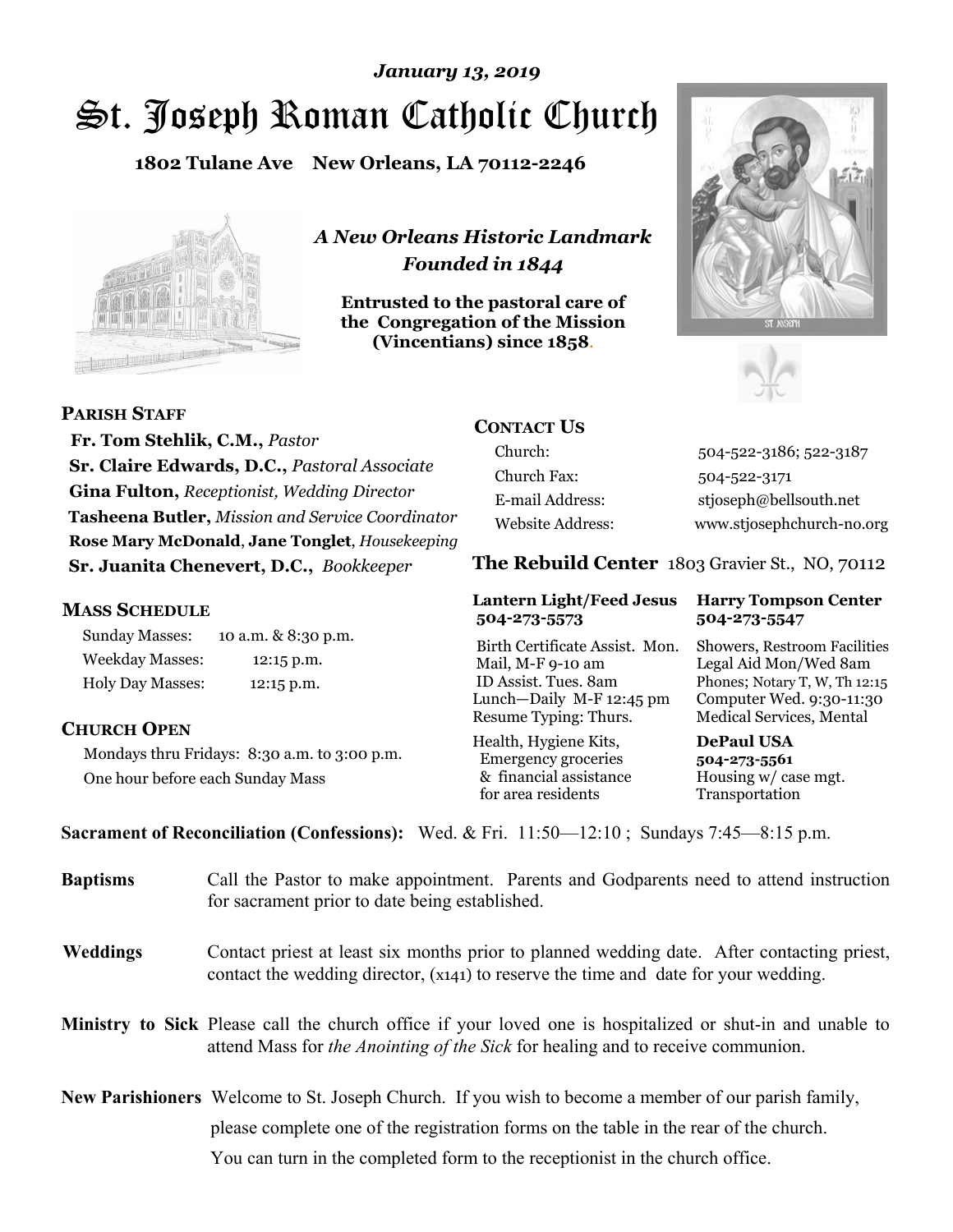# **The Baptism of the Lord January 13, 2019**



 **10:00 am Ken Kussman; Anthony D' Alfonso, Jr; Eliska Vallet (+); Charlie Bassett (+) 8:30 pm** *St. Joseph Parishioners and Benefactors*

|                                               | <b>READINGS FOR THE WEEK</b>               |
|-----------------------------------------------|--------------------------------------------|
| Monday, January 14, 2019-                     |                                            |
| 12:15 p.m. A.T. Mora $(+)$                    | One in Faith #977<br>Sunday,<br>Jan. 6     |
| Tuesday, January 15, 2019—                    | Monday: Heb 1:1-6; Ps 97:1-9; Mk 1:14-20   |
| 12:15 p.m. Aubre Ganus; Phyllis Chauvin       | Tues.: Heb 2:5-12; Ps 8:2-9; Mk 1:21-28    |
| Wednesday, January 16, 2019-                  | Wed.: Heb 2:14-18; Ps 105:1-9; Mk 1:29-39  |
| $12:15$ p.m. Ward Family                      | Thurs.: Heb 3:7-14; Ps 95:6-11; Mk 1:40-45 |
| Thursday, January 17, 2019—St. Anthony, Abbot | Friday: Heb 4:1-11; Ps 78:3-8; Mk 2:1-12   |
| 12:15 p.m. Matthew D' Alfonso                 | Sat.: Heb 4:12-16; Ps 19:8-15; Mk 2:13-17  |
| Friday, January 18, 2019-                     | Sunday: Is 62:1-5; Ps 96:1-3, 7-10;        |
| 12:15 p.m. Winston Falgout                    | $1$ Cor $12:4-11$ ; Jn $2:1-11$            |

#### **YOUR PRAYERS ARE ASKED FOR THE FOLLOWING PARISHIONERS , WHO ARE IN NEED OF HEALING:**

 Anthony Blaise, Clarke Bordelon, Lawrence & Mamie Brown, Cheryl Butler, Beverly Cook, John Caron, John & Kathleen Gebbia, Sylvia Daily-Powell, Joseph Delay, Bernardine Dupre, Terry Eggleston, Linda Elwood, Heather Faircloth, Winston Falgout, Frances Fiegler, Darrell & Ramona Ford, Mark Eiserloh, Shirley Gaither, Roselyn Hansen, Sarah Hollier-Watkins, Marvin Johnston, Jim Karam, Bill Kroetz, Bette & Ken Kussman, Nowell Lacking, Landy Lanza, James Leung, Andrew Marino, Sara Marino, Priscilla Martin, Karen McCoy, Hazel McMiller, Donna Moore, Susan Orkus; Tina Roderfeld, Marvin; Bernie Saul; Pippy Sanders, Anita Schexnayder; Louise Sonnier, Malcolm Taylor, Mel & Gaspar Schiro; Fr. Tom Stehlik, CM, Jane Tonglet, Fritz Tripkovich, George Tripkovich, Georgiana Prevost, Marion Vaughn, Juanita Ware, Warren Webster, Cathleen Ward, Helen Wilson, Mary Willis, Lynn Williams, Charlie & Joanne Slocum, Mike Yazbeck.

#### **SANCTUARY CANDLE AND MASS INTENTIONS**

 The Sanctuary Candle is burning this week to pray for the eternal rest for the eternal rest of **Beverly Chaffe.** To reserve a date to burn the Candle in memory of someone or for a special intention, please call the church office (522-3186). The Sanctuary Candle offering is \$15 for two weeks. The offering for Mass intentions is \$5.00 per Mass.

# Merry Christmas to You!

Merry Christmas! Share that cheerful greeting with some folks today. They may wonder if you have had a little too much Egg Nog or Christmas Cheer today, on the 13th of January. Despite the skeptics, today is solidly within the Christmas season. In fact, in some strands of the Christian tradition it represents one of the clearest manifestation of the mystery of the Incarnation. On Christmas Day, for example, the Gospel reading is the Prologue of John's Gospel, which reveals the glory of Christ shining through our humanity of his baptism.

 Today is an ancient feast, celebrated first in Egypt sixteen centuries ago. More than most other ancient people, the Egyptians of the desert understood the life‑giving properties of water. On this day, they drew water from the Nile, so central in the history of their people, and reserved it in honor. Many other places copied the custom, so that St. John Chrysostom wrote of people in Antioch gathering at midnight to collect flowing water into vessels they brought from home since "today there is a blessing on the water." At home for dinner tonight, decorate the table with beautiful bowls of water and white candles, share some goblets of sparkling water, and light a Christmas candle in the window one last time, and display with honor your Baptismal Certificate.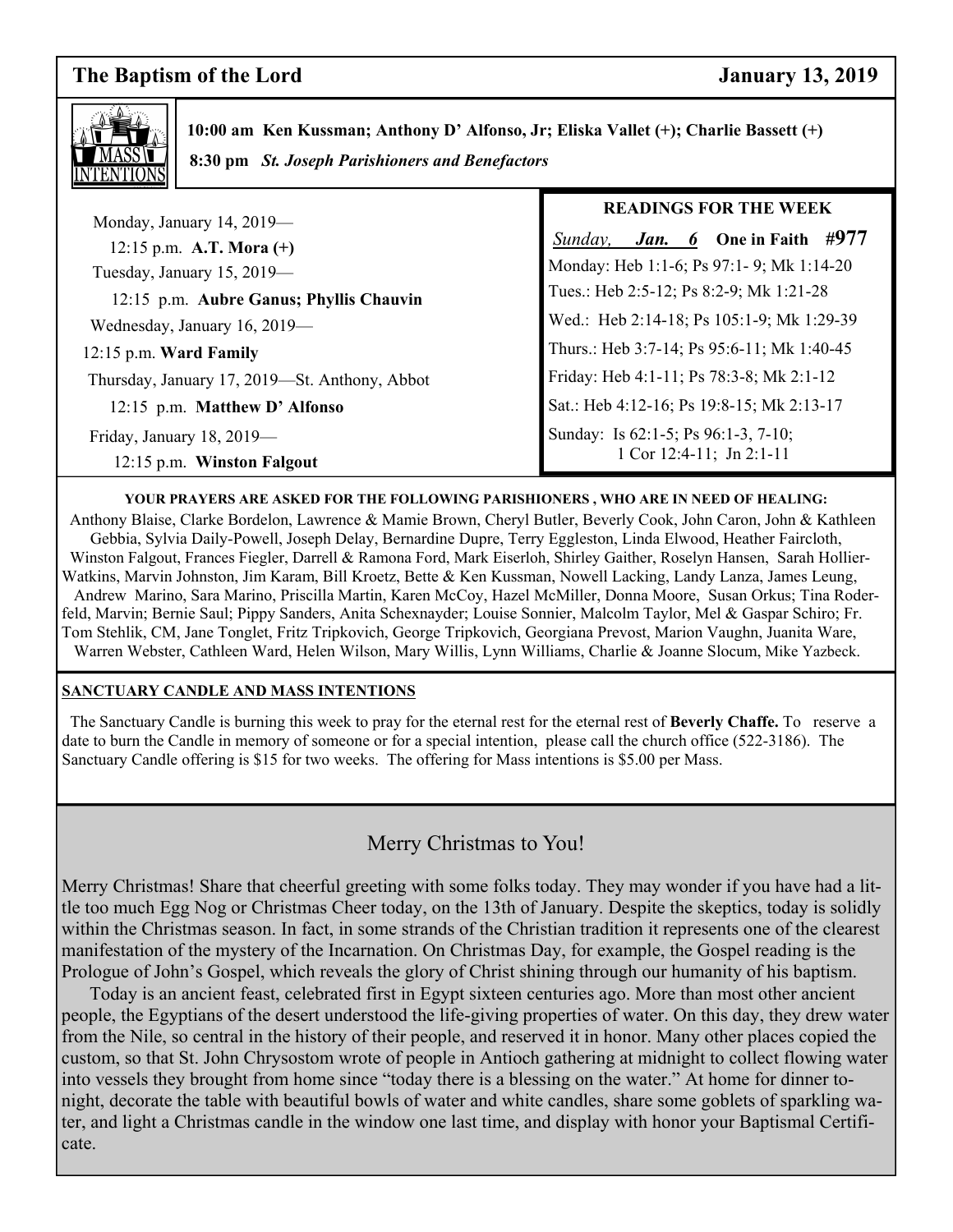He saved us through the bath of rebirth and renewal by the Holy Spirit. *— Titus 3:5*

*PARISH CALENDAR*  13/27 Jan. *Sunday,* **Children's Liturgy 10 am & 8:30 pm** 13 Jan. *Sunday,* **Baptism of the Lord 10 am & 8:30 pm**

Ξ

**TREASURE & STEWARDSHIP**

 **Sunday, January 6….…....\$ 6,003.00 Capital Campaign………….2,537.00** *Thank you for your generosity!* 

**Ursaline Convent Celebration** There is no reversing the road of this journey we are called to take. No going back! The path that has brought us here, now goes out in one direction only. Every step of the way leads you down a way from which you will never return again. At first, we thought our arrival was everything. The long, arduous journey ended with our kneeling in that place which we had given everything of ourselves to find. When we laid down our gifts, release came so easily. As the treasure was leaving our hands we were captivated with awe and benediction. Now the through of leaving Bethlehem comes like a stone that weighs heavy in our hearts. The lighted path is now behind us, and there is not a star in the night sky to lead the way. Like us, on this journey, you too will set out in fear. You will set out in a dream. We cannot show you the way that will lead you home. That way is yours… and can only be found by taking the journey. But you will find wonder and awe at how the light you thought you left behind goes with you, shimmering beneath your feet, enlightening every step you take.



# **Pope Francis'** *January* **Intention**

**Evangelization –** That young people, especially in Latin America, follow the example of Mary and respond to the call of the Lord to share the joy of the Gospel with others.

# **Congratulations:**

to the Recently Baptized:

 *Azrael Alexander Baggett Jacob Davis Ferguson Nizza Katerina Cardinale* 



### **TODAY'S READINGS**

**First Reading** — Isaiah speaks of the Servant whom the Lord upholds; he shall bring forth justice to the nations (Isaiah 40:1-5, 9-11.)

**Psalm** — The Lord will bless his people with peace (Ps 104.) **Second Reading** — Jesus was anointed by God with the Holy Spirit; he went out healing and doing good (Ti 2:11-14; 3:4-7.) **Gospel** — A voice comes from heaven proclaiming Jesus as the beloved Son, with whom God is well pleased (Luke 3:15- 16, 21-22).

# **CALLED TO SERVE**

 For many weeks now, we have been celebrating the appearance of the divine presence in human form. As a child, he came to Mary and Joseph, was seen by the shepherds, and then by some wandering magi from the East. Today we celebrate another showing, later in time, to a group gathered at the Jordan River.

 John hesitated to baptize Jesus, whom he recognized as "one mightier than I." But he did as Jesus asked, and the "Holy Spirit descended" and heaven's voice spoke to Jesus, "You are my beloved Son." Jesus was beginning his public life of teaching and service. Soon he would start calling others to join him.

 Peter was one of the first to be called by Jesus. In today's second reading, he announces the heart of the message, "peace through Jesus Christ, who is Lord of all." Peter was called, and you and I are called to spread that message and to serve God's word.

#### **CHARTER FOR THE PROTECTION OF CHILDREN AND YOUNG PEOPLE**

In response to the Charter for the Protection of Children and Young People from the United States Conference of Catholic Bishops, the Archdiocese of New Orleans continues to make the Hot Line available for anyone who has been hurt or sexually abused by anyone who works for the Church. The Hot Line continues to be available; the number is (504) 522-5019. In continuing our commitment to support and to heal, we invite and encourage individuals who have been hurt or sexually abused recently or in the past by clergy, religious or other employees of the Archdiocese to call our Hot Line and your message will be received confidentially by a mental health professional. Anyone can make a direct call during regular business hours to the Victims' Assistance Coordinator at (504) 861-6253.